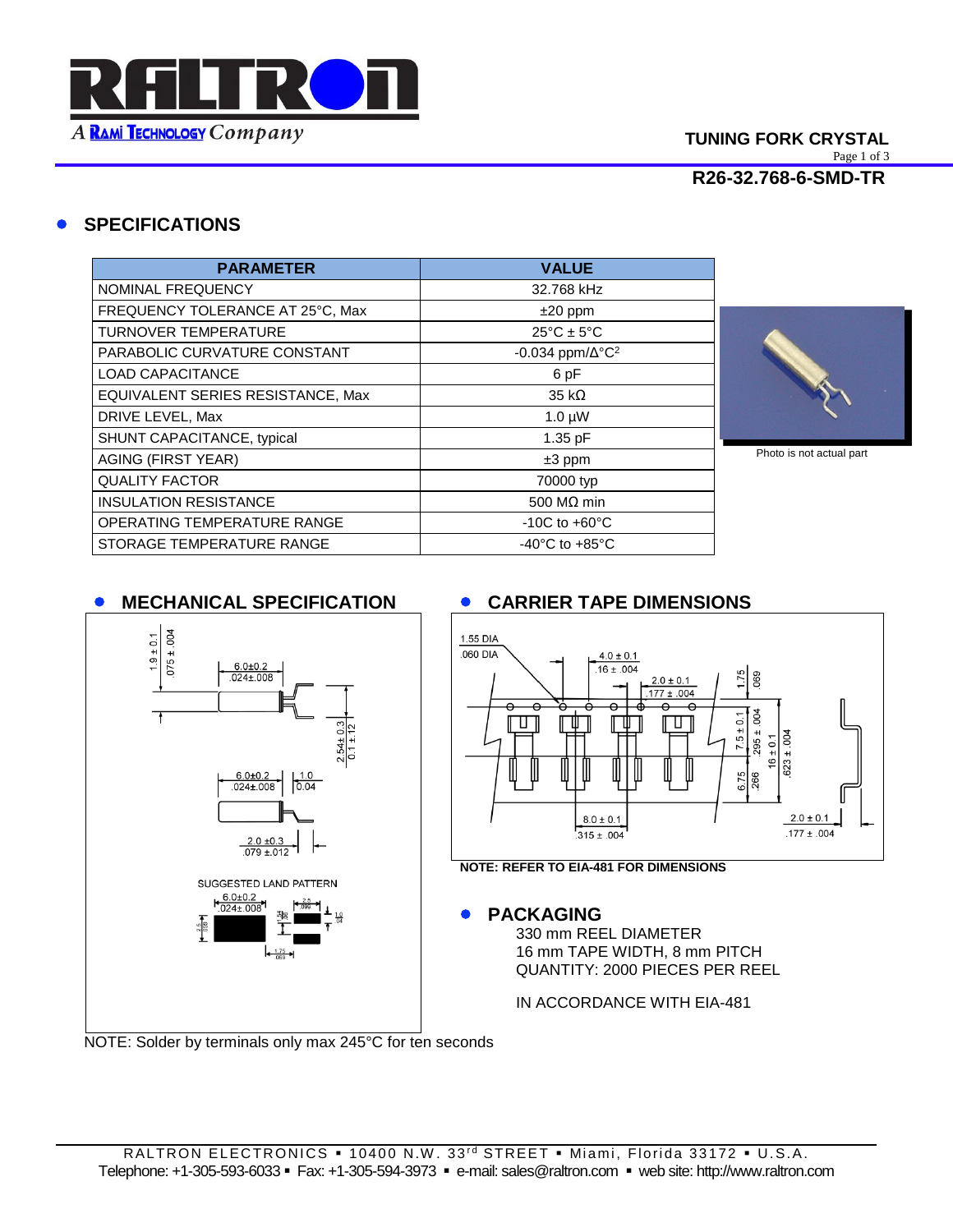

# **TUNING FORK CRYSTAL** Page 2 of 3

#### **R26-32.768-6-SMD-TR**

## **• REFLOW PROFILE**



| <b>Reflow profile</b>               |                   |                      |
|-------------------------------------|-------------------|----------------------|
| <b>Temperature Min Preheat</b>      | l <sub>SMIN</sub> | $150^{\circ}$ C      |
| <b>Temperature Max Preheat</b>      | l smax            | $200^{\circ}$ C      |
| Time $(T_{SMIN}$ to $T_{SMAX}$ )    | ts                | 60-180 sec.          |
| Temperature                         |                   | $217^{\circ}$ C      |
| Peak Temperature                    | Tр                | $260^{\circ}$ C      |
| Ramp-up rate                        | $R_{UP}$          | $3^{\circ}$ C/s max. |
| Ramp-down rate                      | R <sub>DOWN</sub> | $6^{\circ}$ C/s max. |
| Time within 5°C of Peak Temperature | tp                | 10 <sub>s</sub>      |
| Time t[25°C] to Peak Temperature    | t[25°C] to Peak   | 480 s                |
| Time                                |                   | $60 - 150 s$         |

## **ENVIRONMENTAL**

| <b>PARAMETER</b>                | <b>VALUE</b>                |
|---------------------------------|-----------------------------|
| MOISTURE SENSITIVITY LEVEL      |                             |
| RoHS-2                          | 5/6 COMPLIANT, EXEMPTION 7a |
| <b>REACH SVHC</b>               | <b>COMPLIANT</b>            |
| HALOGEN-FREE                    | <b>COMPLIANT</b>            |
| <b>ESD CLASSIFICATION LEVEL</b> | N/A                         |
| <b>TERMINATION FINISH</b>       | Sn                          |